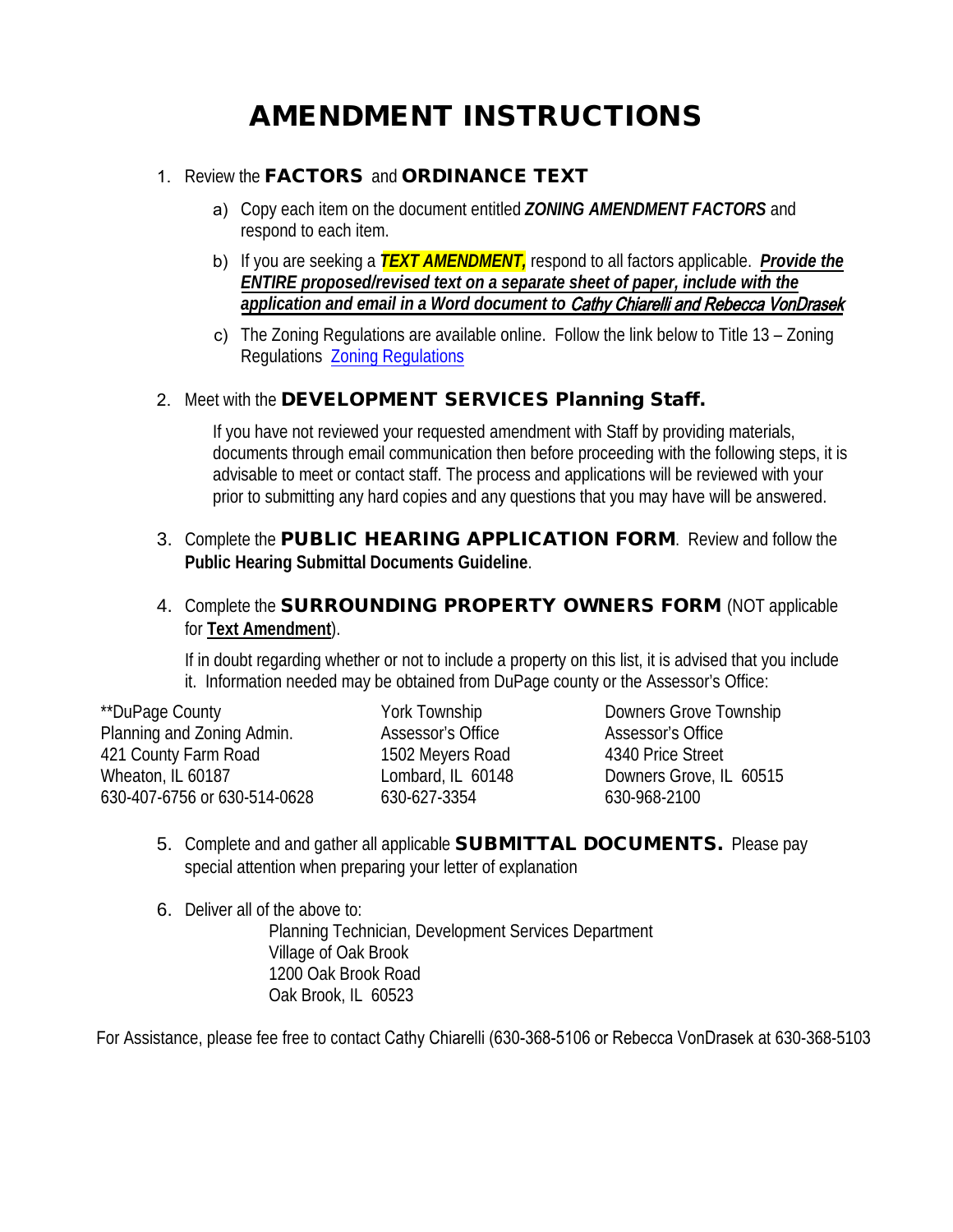## ZONING AMENDMENT FACTORS

#### **The following is an excerpt from Plan Commission and Zoning Board of Appeals Rules of Procedure**

Section 8.3 (PC) The Commission shall consider the following factors in its consideration of a request for a zoning amendment:

Section 10.3 (ZBA) The Zoning Board sitting as a zoning commission may consider the following factors in its consideration of a request for a zoning amendment:

- (a) The character of the neighborhood.
- (b) The extent to which property values are diminished by the particular zoning restrictions;
- (c) The extent to which the removal of the existing limitations would depreciate the value of other property in the area;
- (d) The suitability of the property for the zoned purposes.
- (e) The existing uses and zoning of nearby property.
- (f) The length of time under the existing zoning that the property has remained unimproved, considered in the context of land development;
- (g) The relative gain to the public as compared to the hardship imposed on the individual property owner;
- (h) The extent to which the proposal promotes the health, safety, morals or general welfare of the public;
- (i) The relationship of the proposed use to the Comprehensive Plan; and
- (j) The community need for the use proposed by the property owner.

Section 8.4 (PC) Following consideration of the application, the Commission shall transmit to the Zoning Board of Appeals and Village Board a written report giving its findings and recommendations.

Section 10.4 (ZBA) Following such hearing, the Zoning Board sitting as a zoning commission shall transmit to the President and Board of Trustees a written report giving its findings and recommendations for action to be taken by the President and Board of Trustees.

Section 10.5 (ZBA) Applications for amendments to the Zoning Ordinance may be filed alone or as an alternative to other zoning relief sought by the applicant.